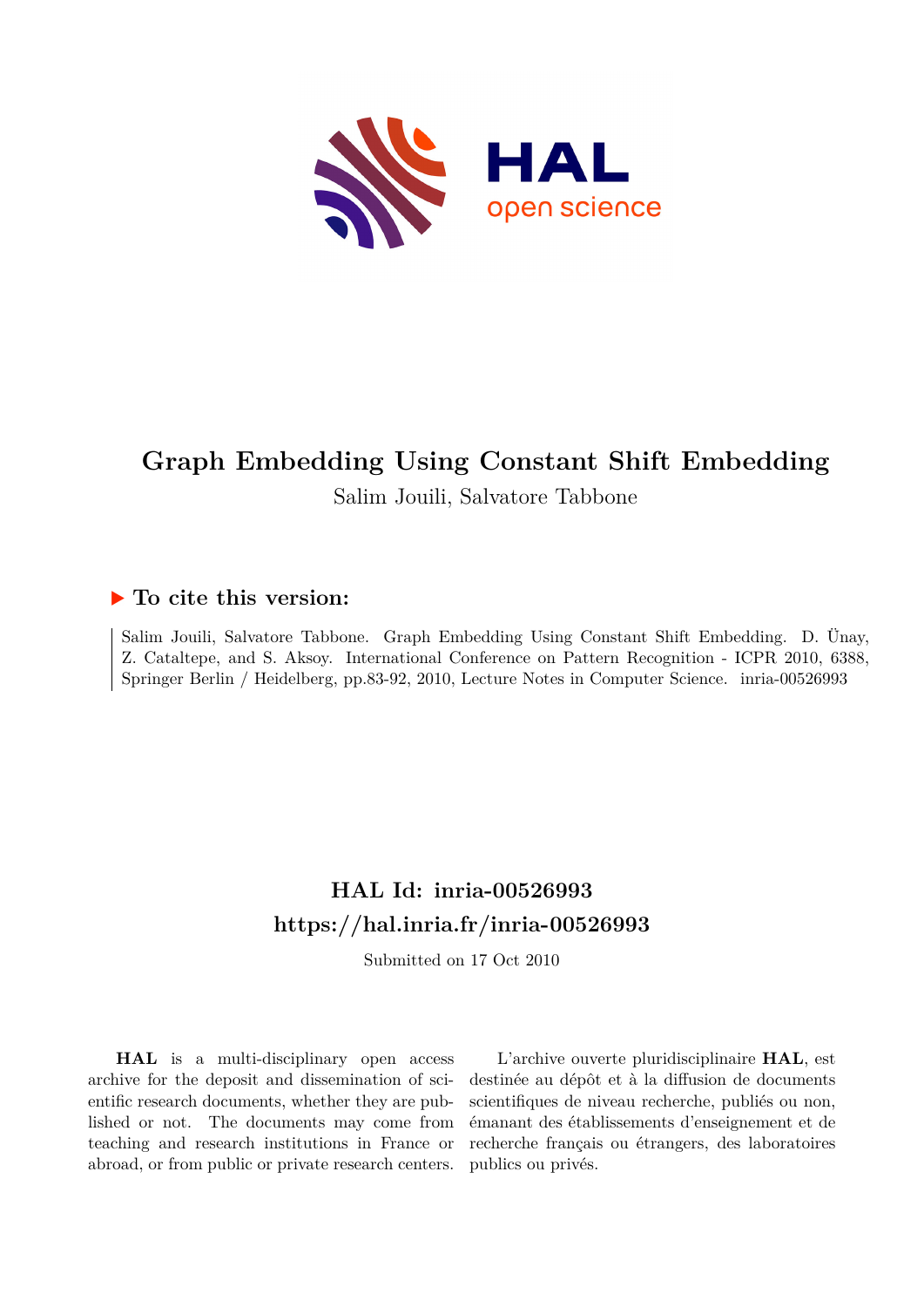# Graph Embedding Using Constant Shift  $Embedding^{\star}$

Salim Jouili and Salvatore Tabbone

LORIA - INRIA Nancy Grand Est UMR 7503 - University of Nancy 2 BP 239, 54506 Vandoeuvre-lès-Nancy Cedex, France {salim.jouili,tabbone}@loria.fr

Abstract. In the literature, although structural representations (e.g. graph) are more powerful than feature vectors in terms of representational abilities, many robust and efficient methods for classification (unsupervised and supervised) have been developed for feature vector representations. In this paper, we propose a graph embedding technique based on the constant shift embedding which transforms a graph to a real vector. This technique gives the abilities to perform the graph classification tasks by procedures based on feature vectors. Through a set of experiments we show that the proposed technique outperforms the classification in the original graph domain and the other graph embedding techniques.

Key words: Structural pattern recognition, graph embedding, graph classification

# 1 Introduction

In pattern recognition, object representations can be broadly divided into statistical and structural methods [1]. In the former, the object is represented by a feature vector, and in the latter, a data structure (e.g. graphs or trees) is used to describe the components and their relationships into the object. In the literature, many robust and efficient methods for classification (unsupervised and supervised), retrieval and other related tasks are henceforth available [5]. Most of these approaches are often limited to work with a statistical representation. Indeed, the use of feature vectors has numerous helpful properties. That is, since recognition is to be carried out based on a number of measurements of the objects, and each feature vector can be regarded as a point in an n-dimensional space, the measurement operations can be performed in simple way such that the Euclidean distance as the distance between objects. When a numerical feature vector is used to represent the object, all structural information is discarded. However a structural representation (e.g. graph) is more powerful than feature

<sup>⋆</sup> This work is partially supported by the French National Research Agency project NAVIDOMASS referenced under ANR-06-MCDA-012 and Lorraine region. For more details and resources see http://navidomass.univ-lr.fr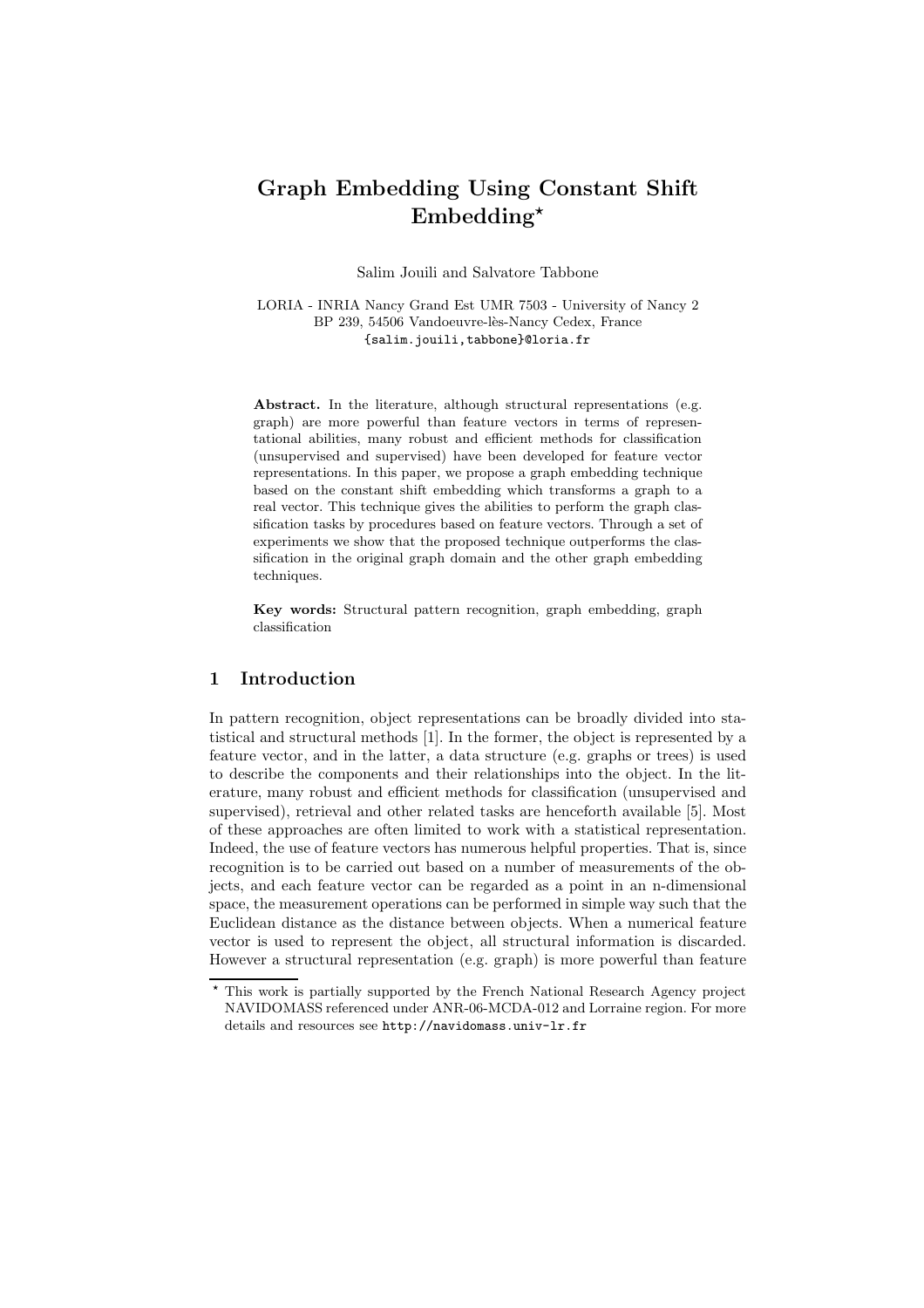vector in terms of representational abilities. The graph structure provides a flexible representation such that there is no fixed dimensionality for objects (unlike vectors), and provides an efficient representation such that an object is modeled by its components and the existing relations between them. In the last decades, many structural approaches have been proposed [3]. Nevertheless, dealing with graphs suffers, on the one hand from the high complexity of the graph matching problem which is a problem of computing distances between graphs, and on the other hand from the robustness to structural noise which is a problem related to the capability to cope with structural variation. These drawbacks have brought about a lack of suitable methods for classification. However, unlike for structural-based representation, a lot of robust classification approaches have been developed for the feature vector representation such as neural network, support vector machines, k-nearest neighbors, Gaussian mixture model, Gaussian, naive Bayes, decision tree and RBF classifiers [12]. In contrast, as remarked by Riesen et al. [2] the classification of graphs is limited to the use of the nearestneighbor classifiers using one graph similarity measure. On that account, the community of pattern recognition speaks about a gap between structural and statistical approaches [1, 16].

Recently, a few works have been carried out concerning the bridging of this gap between structural and statistical approaches. Their aim is to delineate a mapping between graphs and real vectors, this task is called graph embedding. The embedding techniques were originally introduced for statistical approaches with the objective of constructing low dimensional feature-space embeddings of high-dimensional data sets  $[6, 9, 17, 22]$ . In the context of graph embedding, different procedures have been proposed in the literature. De Mauro et al. [4] propose a new method, based on recurrent neural network, to project graphs into vector space. Moreover, Hancock et al. [7, 27, 14, 21] use spectral theory to convert graphs into vectors by means of spectral decomposition into eigenvalues and eigenvectors of the adjacency (or Laplacian) matrix of a graph. Besides, a new category of graph embedding techniques was introduced by Bunke et al. [2, 20, 19], their method is based on the selection of some prototypes and the computation of the graph edit distance between the graph and the set of prototypes. This method was originally developed for the embedding of feature vectors in a dissimilarity space [16, 17]. This technique was also used to project string representations into vector spaces [25].

In this paper, we propose a new graph embedding technique by means of constant shift embedding. Originally, this idea was proposed in order to pairwise data into Euclidean vector spaces [22]. It was used to embed protein sequences into an n-dimensional feature vector space. In the current work, we generalize this method to the domain of graphs. Here, the key issue is to convert general dissimilarity data into metric data. The constant shift embedding increases all dissimilarities by an equal amount to produce a set of Euclidean distances. This set of distances can be realized as the pairwise distances among a set of points in an Euclidean space. In our method, we generalize this method by means of graph similarity measure [11, 10]. The experimental results have shown that the pro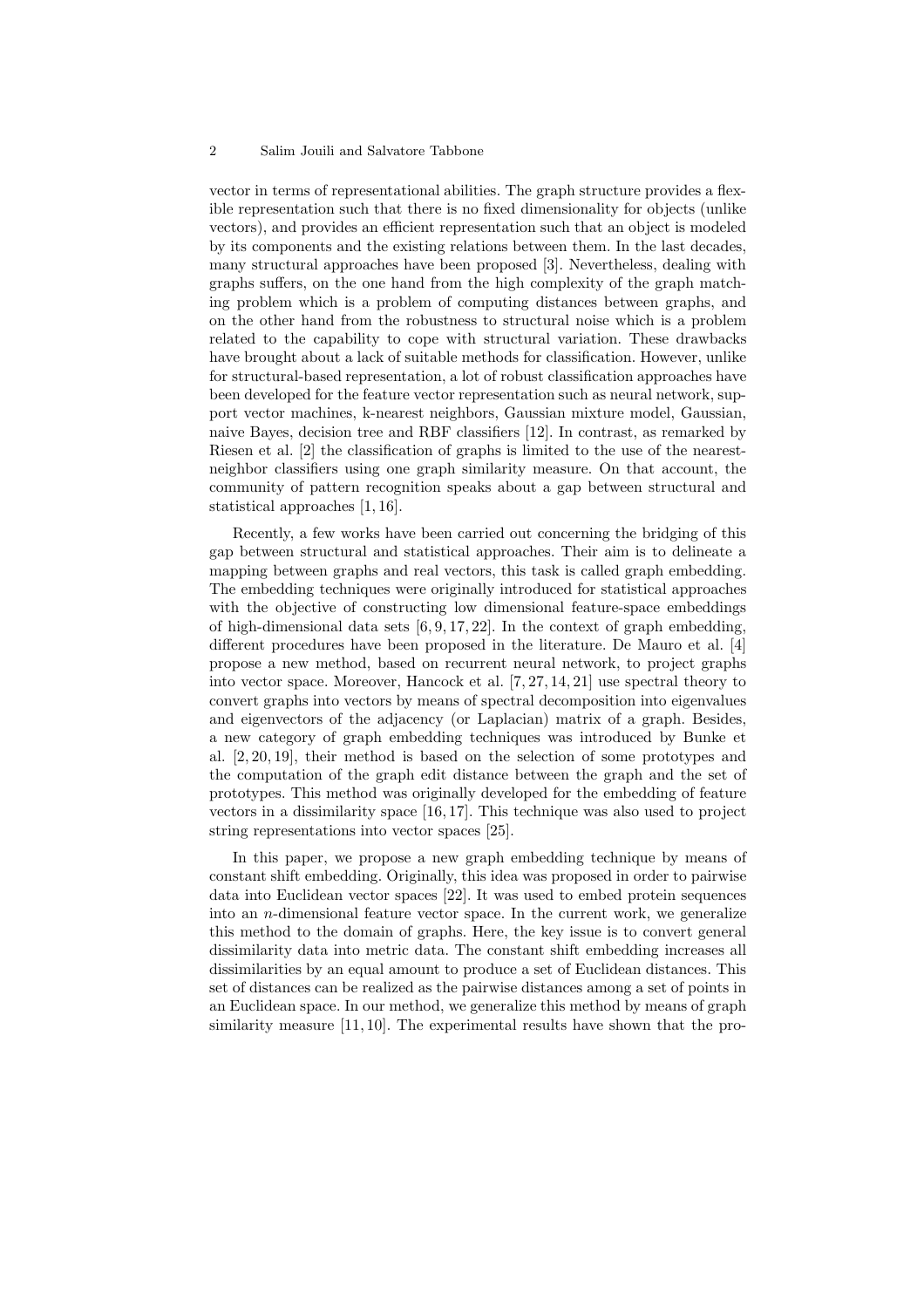posed graph embedding technique improves the accuracy achieved in the graph domain by the nearest neighbor classifier. Furthermore, the results achieved by our method outperforms some alternative graph embedding techniques.

#### 2 Graph similarity measure by means of node signatures

Before introducing the graph embedding approach, let us recall how the dissimilarity in the domain of graphs can be computed. Similarity or (dissimilarity) between two graphs is almost always refered as a graph matching problem. Graph matching is the process of finding a correspondence between nodes and edges of two graphs that satisfies some constraints ensuring that similar substructures in one graph are mapped to similar substructures in the other. Many approaches have been proposed to solve the graph matching problem. In this paper we use a recent technique proposed by Jouili et al. in [10, 11]. This approach is based on node signatures notion. In order to construct a signature for a node in an attributed graph, all available information into the graph and related to this node is used. The collection of these informations should be refined into an adequate structure which can provides distances between different node signatures. In this perspective, the node signature is defined as a set composed by four subsets which represent the node attribute, the node degree and the attributes of its adjacent edges and the degrees of the nodes on which these edges are connected. Given a graph  $G=(V,E,\alpha,\beta)$ , the node signature of  $n_i \in V$  is defined as follows:

$$
\gamma(n_i) = \left\{ \alpha_i, \ \theta(n_i), \ \{ \theta(n_j) \}_{\forall i j \in E}, \ \{ \beta_{ij} \}_{\forall i j \in E} \right\}
$$

where

- $\alpha_i$  the attribute of the node  $n_i$ .
- $\theta(n_i)$  the degree of  $n_i$ .
- $\{\theta(n_j)\}_{\forall ij \in E}$  the degrees set of the nodes adjacent to  $n_i$ .
- $\{\beta_{ij}\}_{\forall ij \in E}$  the attributes set of the incident edges to  $n_i$ .

Then, to compute a distance between node signatures, the *Heterogeneous* Euclidean Overlap Metric (HEOM) is used. The HEOM uses the overlap metric for symbolic attributes and the normalized Euclidean distance for numeric attributes. Next the similarities between the graphs is computed: Firstly, a definition of the distance between two sets of node signatures is given. Subsequently, a matching distance between two graphs is defined based on the node signatures sets. Let  $S_{\gamma}$  be a collection of local descriptions, the set of node signatures  $S_{\gamma}$  of a graph  $q=(V,E,\alpha,\beta)$  is defined as :

$$
S_{\gamma}(\ g\ )=\left\{\ \gamma(n_{i})\ \vert\ \forall n_{i}\in V\ \right\}
$$

Let  $A=(V_a,E_a)$  and  $B=(V_b,E_b)$  be two graphs. And assume that  $\phi: S_{\gamma}(A) \rightarrow$  $S_{\gamma}(B)$  is a function. The distance d between A and B is given by  $\varphi$  which is the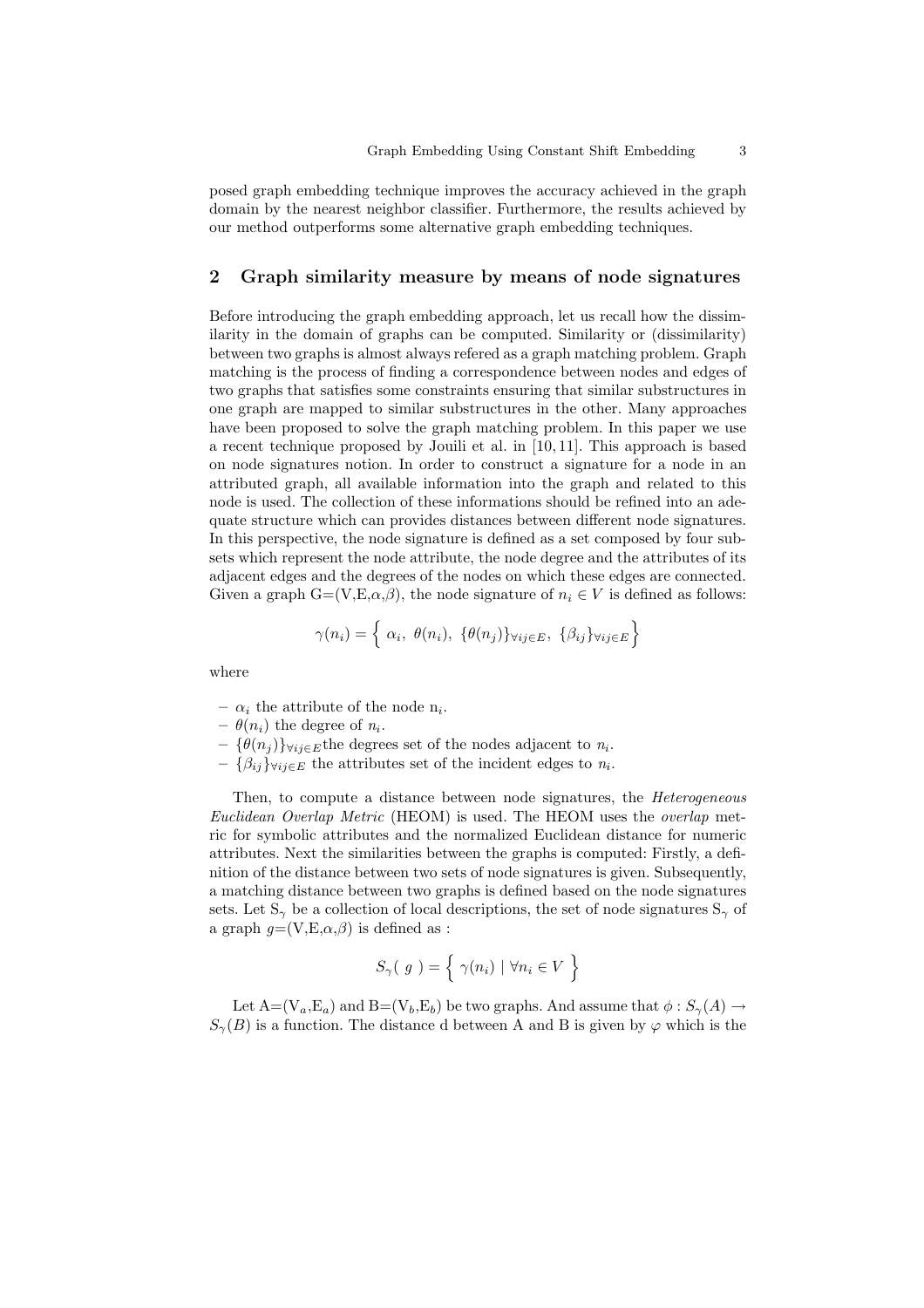distance between  $S_{\gamma}(A)$  and  $S_{\gamma}(B)$ 

$$
d(A, B) = \varphi(S_{\gamma}(A), S_{\gamma}(B)) = \min_{\phi} \sum_{\gamma(n_i) \in S_{\gamma}(A)} d_{nd}(\gamma(n_i), \phi(\gamma(n_i)))
$$

The calculation of the function  $\varphi(S_{\gamma}(A), S_{\gamma}(B))$  is equivalent to solve an assignment problem, which is one of the fundamental combinatorial optimization problems. It consists of finding a maximum weight matching in a weighted bipartite graph. This assignment problem can be solved by the Hungarian method. The permutation matrix P, obtained by applying the Hungarian method to the cost matrix, defines the optimum matching between two given graphs.

## 3 Graph embedding via constant shift embedding

Embedding graph corresponds to finding points in a vector space, such that their mutual distance is as close as possible to the initial dissimilarity matrix with respect to some cost function. Embedding yields points in a vector space, thus making the graph available to numerous machine learning techniques which require vectorial input.

Let  $G = \{g_1, ..., g_n\}$  be a set of graph and d:  $G \times G \rightarrow \mathbb{R}$  a graph distance function between pairs of its elements and let  $D = D_{ij} = d(g_i, g_j) \in \mathbb{R}^{n \times n}$  be an  $n \times n$  dissimilarity matrix. Here, the aim is to yield n vectors  $x_i$  in a pdimensional vector space such that the distance between  $x_i$  and  $x_j$  is close to the dissimilarity  $D_{ij}$  which is the distance between  $g_i$  and  $g_j$ .

### 3.1 Dissimilarity Matrix: from Graph domain to Euclidean space via Constant shift embedding

Before stating the main method, the notion of centralized matrix is reminded [22]. Let P be an  $n \times n$  matrix and let  $I_n$  be the  $n \times n$  identity matrix and  $e_n = (1,...,1)$ <sup>T</sup>. Let  $Q_n = I_n - \frac{1}{n}$  $\frac{1}{n}e_ne_n^{\mathsf{T}}$ .  $Q_n$  is the projection matrix onto the orthogonal complement of  $e_n$ . The *centralized matrix*  $P^c$  is given by:

$$
P^c=Q_nPQ_n
$$

Roth et al. [22] observed that the transition from the original matrix D (in our case: the graph domain) to a matrix D which derives from a squared Euclidean distance, can be achieved by a off-diagonal shift operation without influencing the distribution of the initial data. Hence,  $\tilde{D}$  is given by:

$$
\tilde{\mathbf{D}} = D + d_0(e_n e_n^{\mathsf{T}} - I_n), \text{ or similarly } (\tilde{\mathbf{D}}_{ij} = D_{ij} + d_0, \forall i \neq j)
$$

Where  $d_0$  is constant. In addition, since D is a symmetric and zero-diagonal matrix, it can be decomposed [13] by means of a matrix S:

$$
D_{ij} = S_{ii} + S_{jj} - 2S_{ij}
$$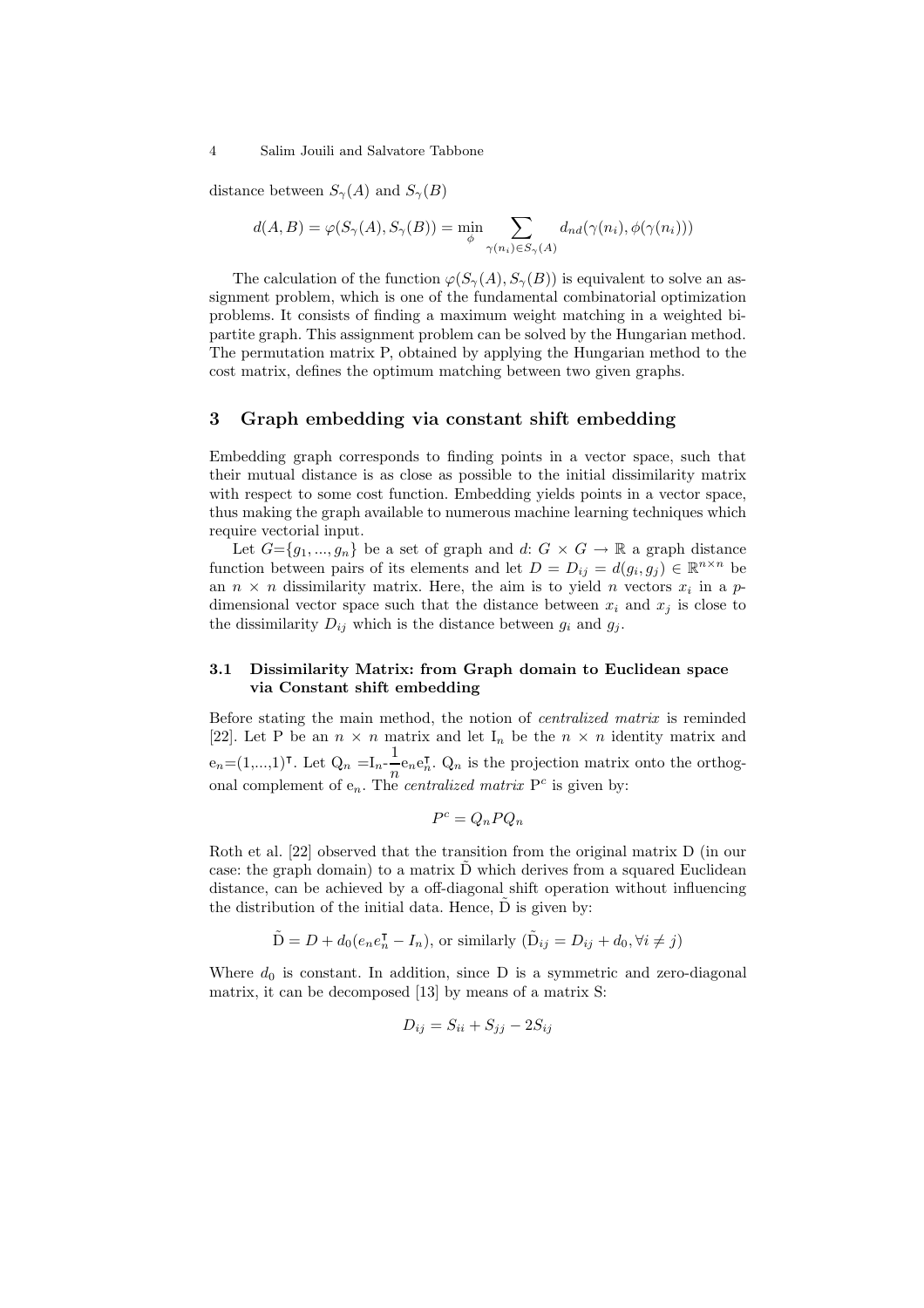Obviously, S is not uniquely determined by D. All matrices  $S + \alpha e_n e_n^{\mathsf{T}}$  yield the same D,  $\forall \alpha \in \mathbb{R}$ . However, it is proven that the centralized version of S is uniquely defined by the given matrix D (Lemma 1 in [22]):

$$
S^c = -\frac{1}{2}D^c
$$
, with  $D^c = Q_n D Q_n$ 

From the following important theorem [26], we remark the particularity of the interesting matrix  $S^c$ .

**Theorem 1.** D is squared Euclidean distance matrix if and only if  $S<sup>c</sup>$  is positive and semidefinite.

In other words, the pairwise similarities given by D can be embedded into an Euclidean vector space if and only if the associated matrix  $S<sup>c</sup>$  is positive and semidefinite. As far as graph domain,  $S<sup>c</sup>$  will be indefinite. We use the constant shift embedding [22] to cope this problem. Indeed, by shifting the diagonal elements of  $S<sup>c</sup>$  it can be transformed into a positive semidefinite matrix  $\tilde{S}$  (see Lemma 2. in [22]):

$$
\tilde{\mathbf{S}} = S^c - \lambda_n (S^c) I_n
$$

where  $\lambda_n(S^c)$  is the minimal eigenvalue of the matrix  $S^c$ . The diagonal shift of the matrix  $S<sup>c</sup>$  transforms the dissimilarity matrix D in a matrix representing squared Euclidean distances. The resulting embedding of D is defined by:

$$
\tilde{\mathbf{D}}_{ij} = \tilde{\mathbf{S}}_{ii} + \tilde{\mathbf{S}}_{jj} - 2\tilde{\mathbf{S}}_{ij} \Longleftrightarrow \tilde{\mathbf{D}} = D - 2\lambda_n (S^c)(e_n e_n^{\mathsf{T}} - I_n)
$$

Since every positive and semidefinite matrix can be thought as representing a dot product matrix, there exists a matrix X for which  $\tilde{S}^c = XX^{\dagger}$ . The rows of X are the resulting embedding vectors  $x_i$ , so each graph  $g_i$  has been embedded in a Euclidean space and is represented by  $x_i$ . Then, it can be concluded that the matrix  $\ddot{D}$  contains the squared Euclidean distances between these vectors  $x_i$ . In the next section, we discuss the extension of this method to the graph embedding.

#### 3.2 From graphs to vectors

In this section, an algorithm for constructing embedded vectors is described. This algorithm is inspired from the Principal Component Analysis (PCA) [23]. A pseudo-code description of the algorithm is given in Algorithm 1. From a given dissimilarity matrix D of a set of graphs  $G = \{g_1, ..., g_n\}$ , the algorithm returns a set of embedded vectors  $X = \{x_1, \dots, x_n\}$  such that  $x_i$  embed the graph  $g_i$ . Firstly, the squared Euclidean distances matrix  $\tilde{D}$  is computed by means of the constant shift embedding (line 1). Next, the matrix  $\tilde{S}^c$  is computed, and as stated above it can be calculated as  $\tilde{S}^c = -\frac{1}{2}$  $\frac{1}{2}\tilde{D}^c$  (line 2). Since  $\tilde{S}^c$  is positive and semidefinite matrix, thus,  $\tilde{S}^c = XX^{\intercal}$ . The rows of X are the resulting embedding vectors  $x_i$  and they will be recovered by means of an eigendecomposition (line 3). Let note that, due to the centralization, it exists at least one the eigenvalue  $\lambda_i=0$ , hence,  $p \leq n-1$  (line 3-4). Finally by computing the  $n \times p$  map matrix: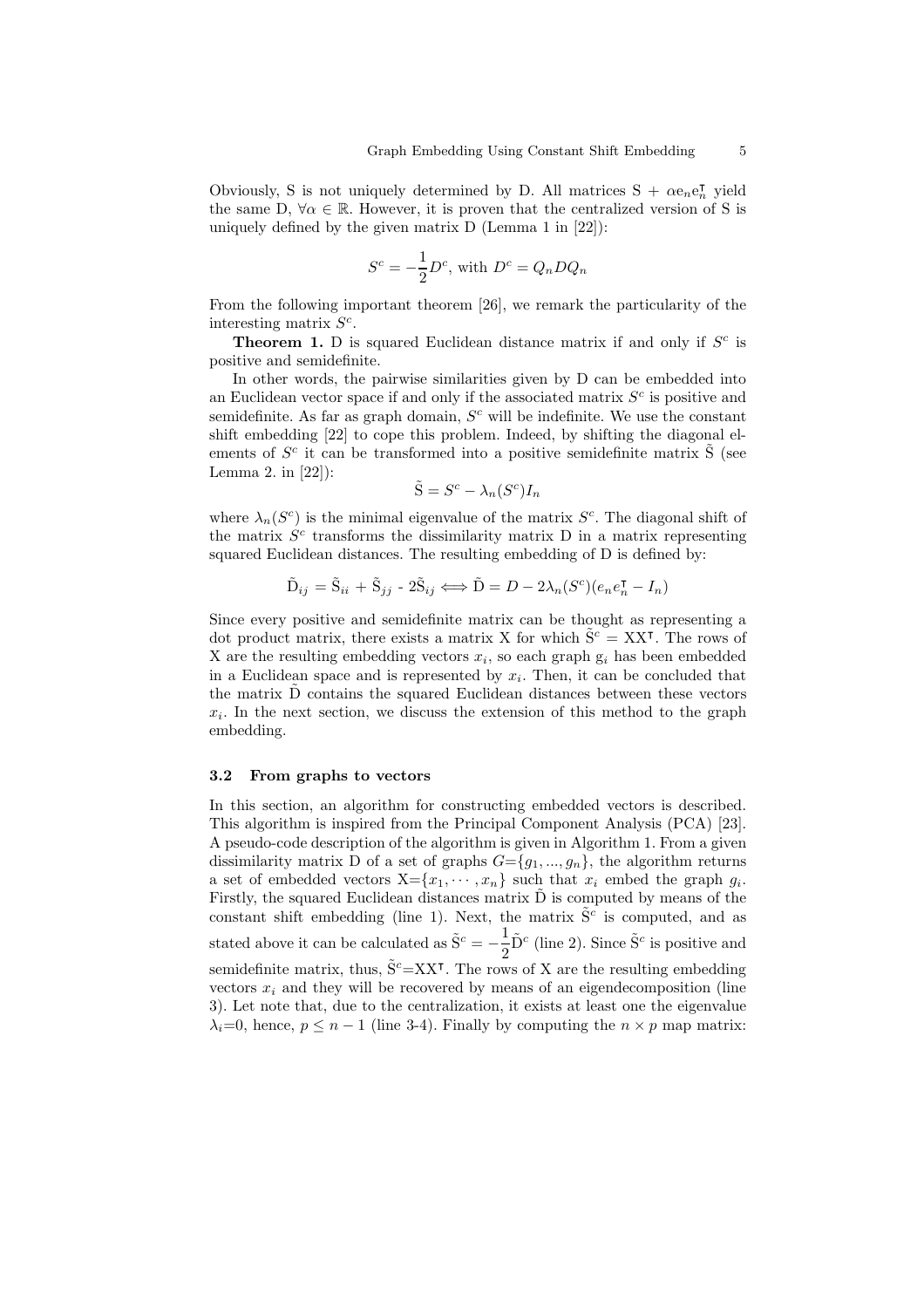$X_p = V_p(\Lambda_p)^{1/2}$ , the embedded vectors are given by the rows of  $X = X_p$ , in p-dimensional space.

However, in PCA it is known that small eigenvalues contain the noise. Therefore, the dimensionality p can reduced by choosing  $t \leq p$  in line 4 of the algorithm. Consequently, a  $n \times t$  map matrix  $X_t = V_t(\Lambda_t)^{1/2}$  will be computed instead of  $X_p$ , where  $V_t$  is the column-matrix of the selected eigenvectors (the first t column vectors of V) and  $\Lambda_t$  the diagonal matrix of the corresponding eigenvectors (the top  $t \times t$  sub-matrix of  $\Lambda$ ). One can ask how to find the optimal t that yields the better performance of a classifier in the vector space. Indeed, the dimensionality  $t$  has a pronounced influence on the performance of the classifier. In this paper, the optimal  $t$  is chosen empirically. That means, the optimal  $t$  is the one which provides the better classification accuracy from 2 to  $p$ .

#### Algorithm 1 Construction of the embedded vectors **Require:** Dissimilarity matrix D of the a set of graphs  $G = \{g_1, ..., g_n\}$ **Ensure:** set of vectors  $X = \{x_1, \dots, x_n\}$  where  $x_i$  embed  $g_i$ 1: Compute the squared Euclidean distances matrix  $\tilde{\mathbf{D}}$ 2:  $\triangleright \tilde{\mathbf{D}} = D - 2\lambda_n (S^c)(e_n e_n^{\mathsf{T}} - I_n)$ 3:  $S^c = -\frac{1}{2}$  $\frac{1}{2}D^c$ , with  $D^c = Q_n DQ_n$ 4:  $\triangleright Q_n = I_n - \frac{1}{n}$  $\frac{1}{n}$ e<sub>n</sub>e<sub>n</sub><sup>T</sup>, with I<sub>n</sub> the  $n \times n$  identity matrix and e<sub>n</sub>= $(1,...,1)$ <sup>T</sup>. 5: 6: Compute  $\tilde{S}^c = -\frac{1}{2}$  $\frac{1}{2} \tilde{D}^c$ , where  $\tilde{D}^c = Q \tilde{D} Q$ . 7: Eigendecomposition of  $\tilde{S}^c$ ,  $\tilde{S}^c = VAV^{\mathsf{T}}$  $-\Lambda = \text{diag}(\lambda_1, \ldots, \lambda_n)$  is the diagonal matrix of the eigenvalues  $-V = \{v_1, ... v_n\}$  is the orthonormal matrix of corresponding eigenvectors  $v_i$ .  $\triangleright$  Note that,  $\lambda_1 \geq ... \lambda_p \geq \lambda_{p+1} = 0 = ... = \lambda_n$ 8: Compute the  $n \times p$  map matrix:  $X_p = V_p(\Lambda_p)^{1/2}$ , with  $V_p = \{v_1, ..., v_p\}$  and  $\Lambda_p =$  $diag(\lambda_1, \ldots \lambda_p)$ 9: **Output**: The rows of  $X_p$  contain the embedded vectors in p-dimensional space.

# 4 Experiments

#### 4.1 Experimental setup

To perform the evaluation of the proposed algorithm, we used four data sets :

– GREC: The GREC data set [18] consists of graphs representing symbols from architectural and electronic drawings. Here, the ending points (i.e. corners, intersections and circles) are represented by nodes which are connected by undirected edges and labeled as lines or arcs. The graph subset used in our experiments has 814 graphs, 24 classes and 37 graphs per class.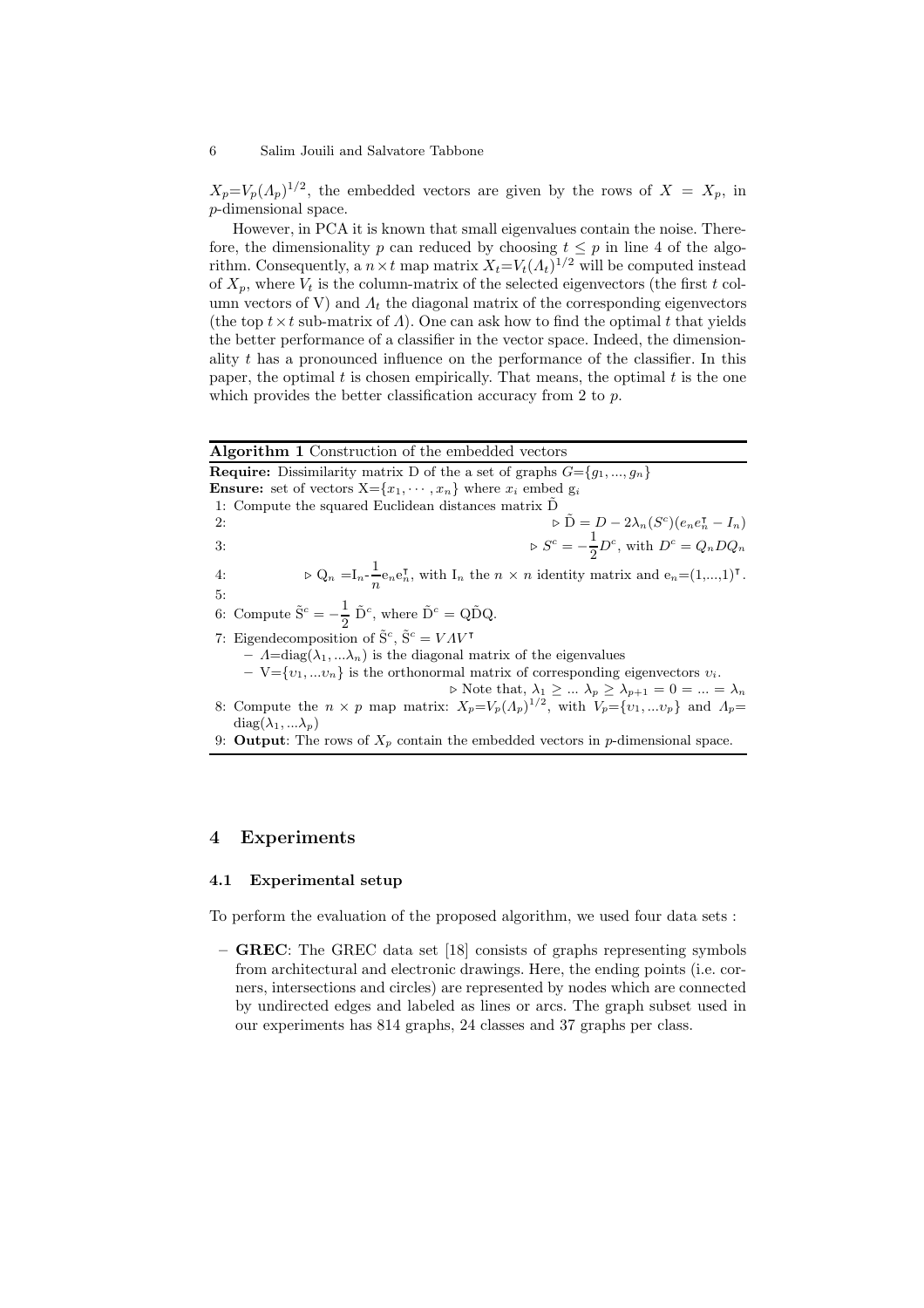Algorithm 2 Construction of the embedded vectors

**Require:** Dissimilarity matrix D of the a set of graphs  $G = \{g_1, ..., g_n\}$ 

**Ensure:** set of vectors  $X = \{x_1, \dots, x_n\}$  where  $x_i$  embed  $g_i$ 1: Compute the squared Euclidean distances matrix  $\tilde{\mathbf{D}}$ 

- 2: Compute  $\tilde{S}^c = -\frac{1}{2}$  $\frac{1}{2} \tilde{D}^c$ , where  $\tilde{D}^c = Q \tilde{D} Q$ .
- 3: Eigendecomposition of  $\tilde{S}^c$ ,  $\tilde{S}^c = VAV^{\mathsf{T}}$ 
	- $-\Lambda = \text{diag}(\lambda_1, \ldots, \lambda_n)$  is the diagonal matrix of the eigenvalues
	- $-V = \{v_1, ... v_n\}$  is the orthonormal matrix of corresponding eigenvectors  $v_i$ .
- $\triangleright$  Note that,  $\lambda_1 \geq ... \lambda_p \geq \lambda_{p+1} = 0 = ... = \lambda_n$ 4: Compute the  $n \times p$  map matrix:  $X_p = V_p(\Lambda_p)^{1/2}$ , with  $V_p = \{v_1, ..., v_p\}$  and  $\Lambda_p =$  $diag(\lambda_1, \ldots \lambda_p)$

- Letter: The Letter data set [18] consists of graphs representing distorted Letter drawings. This data set contains 15 capital letters (A, E, F, H, I, K, L, M, N, T, V, W, X, Y, Z), arbitrarily strong distortions are applied to each letter to obtain large sample sets of graphs. Here, the ending points are represented by nodes which are connected by undirected edges. The graph subset used in our experiments has 1500 graphs, 15 classes and 100 graphs per class.
- COIL: The COIL data set [15] consists of graphs representing different views of 3D objects in which two consecutive images in the same class represent the same object rotated by  $5^o$ . The images are converted into graphs by feature points extraction using the Harris interest points [8] and Delaunay triangulation. Each node is labeled with a two-dimensional attribute giving its position, while edges are unlabeled. The graph subset used in our experiments has 2400 graphs, 100 classes and 24 graphs per class.
- Mutagenicity: The Mutagenicity data set [18] consists of graphs representing molecular compounds, the nodes represent the atoms labeled with the corresponding chemical symbol and edges by valence of linkage. The graph subset used in our experiments has 1500 graphs, 2 classes and 750 graphs per class.

The experiments consist in applying our algorithm for each dataset. Our intention is to show that the proposed graph embedding technique is indeed able to yield embedded vectors that can improve classification results achieved with the original graph representation. We begin by computing the dissimilarities matrix of each data set by means of the graph matching introduced in [10, 11] and briefly reviewed in Section 2. Then, since the classification in the graph domain can be performed by only the  $k$ -NN classifiers, hence, it is used as reference system in the graph domain. Whereas in vector space the  $k$ -NN and the SVM<sup>1</sup> classifiers [24] are used to compare the embedding quality of the vectors resulting from our algorithm and the vectors resulting from the graph embedding approach

<sup>5:</sup> **Output**: The rows of  $X_p$  contain the embedded vectors in p-dimensional space.

<sup>&</sup>lt;sup>1</sup> We used the C-SVM classifier with linear kernel function available in weka software http://www.cs.waikato.ac.nz/ml/weka/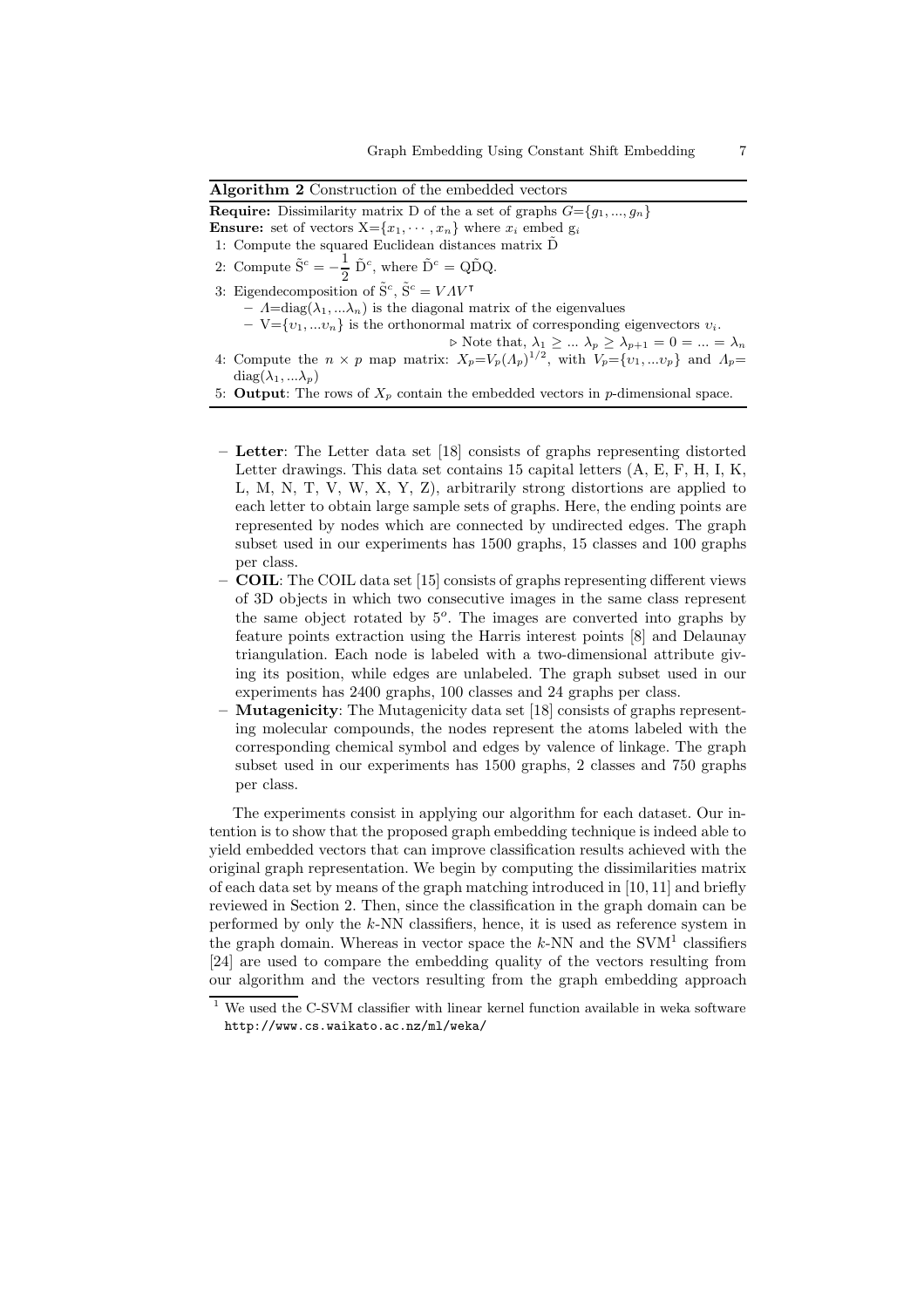recently proposed by Bunke et al. [2, 19, 20]. This method was originally developed for the embedding of feature vectors in a dissimilarity space [16, 17] and is based on the selection of some prototypes and the computation of the graph edit distance between the graph and the set of prototypes. That is, let assume that  $G=\{g_1,...,g_n\}$  is a set of graphs and d:  $G \times G \to \mathbb{R}$  is some graph dissimilarity measure. Let  $PS = \{ps_1, ..., ps_p\}$  be a set of  $p \leq n$  selected prototypes from  $G$  (PS  $\subseteq$  G). Now each graph  $g \in G$  can be embedded into p-dimensional vector  $(d_1, ..., d_p)$ , where  $d_1 = d(g, ps_1), ..., d_p = d(g, ps_p)$ . As remarked in [20], the results of this method depends on the choice of p appropriate prototypes. In this paper, four different prototype selector are used, namely, the k-centers prototype selector (KCPS), the spanning prototype selector (SPS), the targetsphere prototype selector (TPS) and the random prototype selector (RandPS). We refer the reader to [20] for a definition of these selectors. A second key issue of this method is the number  $p$  of prototypes that must be selected to obtain the better classification performance. To overcome this problem, we define the optimal  $p$  by the same procedure that is applied to determine the optimal  $t$  of our algorithm (cf. section 3.2).

#### 4.2 Results

|              | Graph domain | Vector space  |             |                     |            |                      |
|--------------|--------------|---------------|-------------|---------------------|------------|----------------------|
|              |              |               | Bunke with  |                     |            |                      |
| Data-set     |              | Our Embedding | <b>KCPS</b> | <b>SPS</b>          | <b>TPS</b> | RandPS               |
| <b>GREC</b>  | 98.11\%      | $99.50\%$     | 97.17\%     |                     |            | 96.19% 97.78% 97.54% |
| Letter       | 79.33\%      | 91.33\%       | 92.4%       | 92.66% 92.46% 92.4% |            |                      |
| COIL.        | 50.30\%      | $52.35\%$     | 48.64%      | 49.1\%              | 48.6%      | 48.64%               |
| Mutagenicity | 63.70%       | 63.8%         | 60.93%      |                     |            | 63.73% 64.13% 64.73% |

Table 1. K-NN classifier results

The first experiment consists of applying the  $k$ -NN classifier in the graph domain and in the embedded vector space. In Table 1 the classification accuracy rates for k-NN classifier are given for all data sets. One can remark that the results achieved in the vector space improve the results achieved in the graph domain for all data sets. However, this improvement is not statistically significant since it do not exceed  $\tilde{2}\%$  for almost all data sets, except for the Letter data set. In the embedded vector space, the performances of our method and the Bunke's methods are quite similar. This first experiment is essentially to show that the embedding techniques are accurate since using the same classifier we obtain rates better then the graph domain. However, in the vector space we are not limited to a simple nearest neighbor classifier. So, in Table 2 the classification accuracy rates for the k-NN classifier in the graph domain (in Table 1) and the SVM classifier in the embedded vector space are given for all data sets. We can remark that our embedding methods clearly improves the accuracy achieved in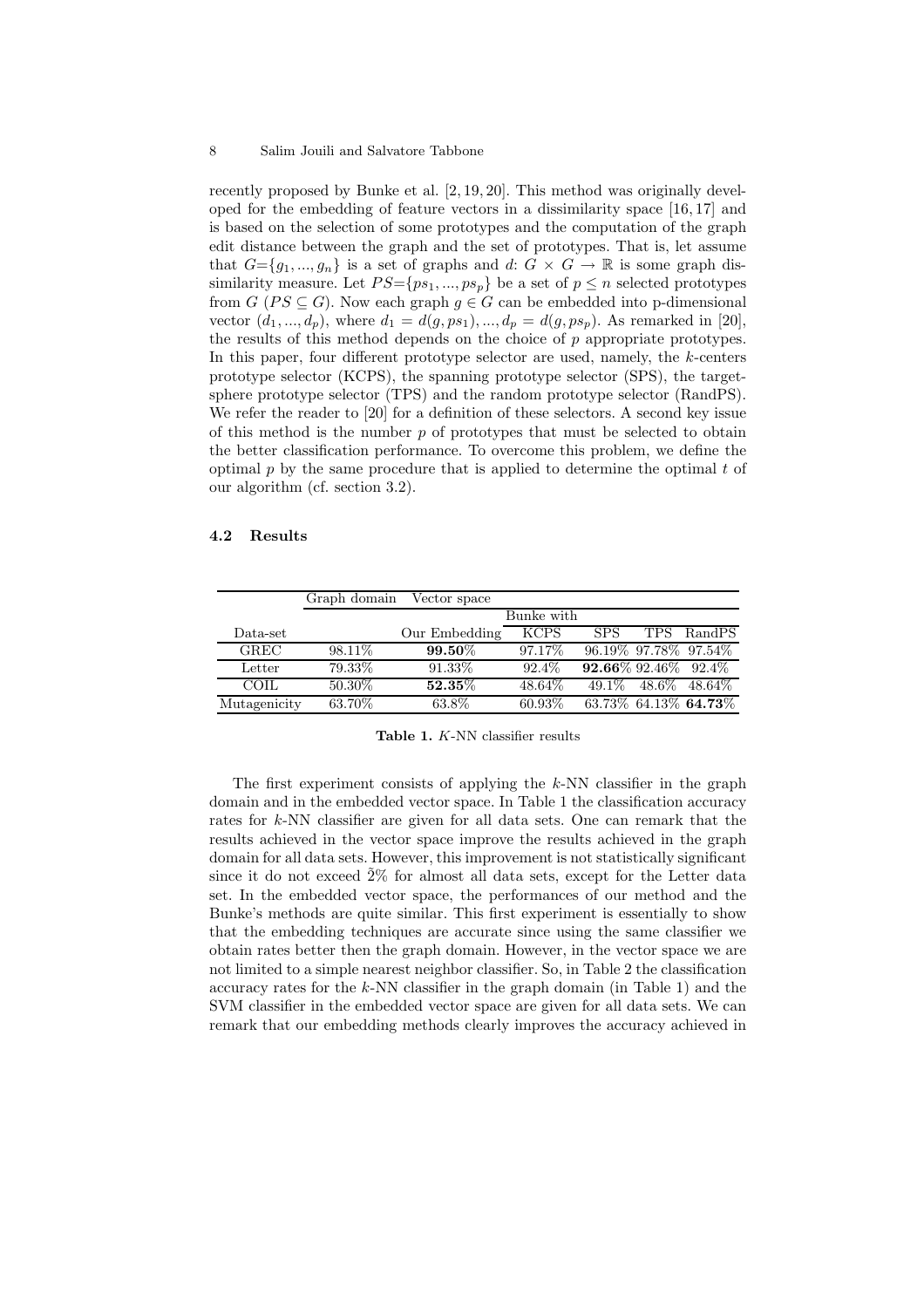the graph domain. Regarding the GREC data set, the best classification accuracy is achieved by our method and the Bunke's method with the KCPS selector. The results improved the  $k$ -NN classifier in the graph domain by 1.76%. This improvement has no statistical signification. This is due to the fact that the classification in the graph domain of the GREC data set provides already a very good accuracy 98.11%. For the Letter data set, all the embedding methods clearly improve the accuracy achieved in the graph domain. Regarding the COIL data set, it can be remarked that the accuracy achieved in the graph domain is quite low  $(50.30\%)$ . This accuracy is highly improved by the SVM classifiers in the different vector spaces (by 25.43% using our embedding technique). Finally, the results concerning the Mutagenicity data set show that all the variants of the Bunke's embedding fail to improve the accuracy achieved in the graph domain and provide the worst results. Whereas our graph embedding using constant shift embedding results improve the results of the k-NN classifier achieved in the original graph representation (by 7.5%). Therefore, our method provides more significant embedded vector for the graphs in the Mutagenicity data set.

|              | Graph domain             | Vector space  |             |            |                         |
|--------------|--------------------------|---------------|-------------|------------|-------------------------|
|              |                          |               | Bunke with  |            |                         |
| Data-set     |                          | Our Embedding | <b>KCPS</b> | <b>SPS</b> | TPS RandPS              |
| <b>GREC</b>  |                          | $99.87\%$     | 99.87%      |            | 99.50% 99.75% 99.75%    |
| Letter       |                          | 94.87%        | 91.60%      |            | 91.40\% 91.53\% 91.53\% |
| COIL.        |                          | 75.73%        | 73.29%      |            | 73,10% 73.25% 73.23%    |
| Mutagenicity | $\overline{\phantom{0}}$ | $71.20\%$     | 57.53%      |            | 57.31% 57.48% 57.45%    |

Table 2. SVM Classifier results

To summarize, with the graph embedding algorithm proposed in this paper and the SVM classifiers, the classification accuracy rates improve the results achieved in the original graph domain for all data sets used in the experiments. This agrees with our intention to improve classification results achieved in graph domain by means of graph embedding technique. Furthermore, the comparison with the four variants of the Bunke's graph embedding has shown that the proposed technique outperforms these alternatives for almost the data sets.

### 5 Conclusions

In the context of graph-based representation for pattern recognition, there is a lack of suitable methods for classification. However almost the huge part of robust classification approaches has been developed for feature vector representations. Indeed, the classification of graphs is limited to the use of the nearest-neighbor classifiers using one graph similarity measure. In this paper, we proposed a new graph embedding technique based on the constant shift embedding which was originally developed for vector spaces. The constant shift embedding increases all dissimilarities by an equal amount to produce a set of Euclidean distances.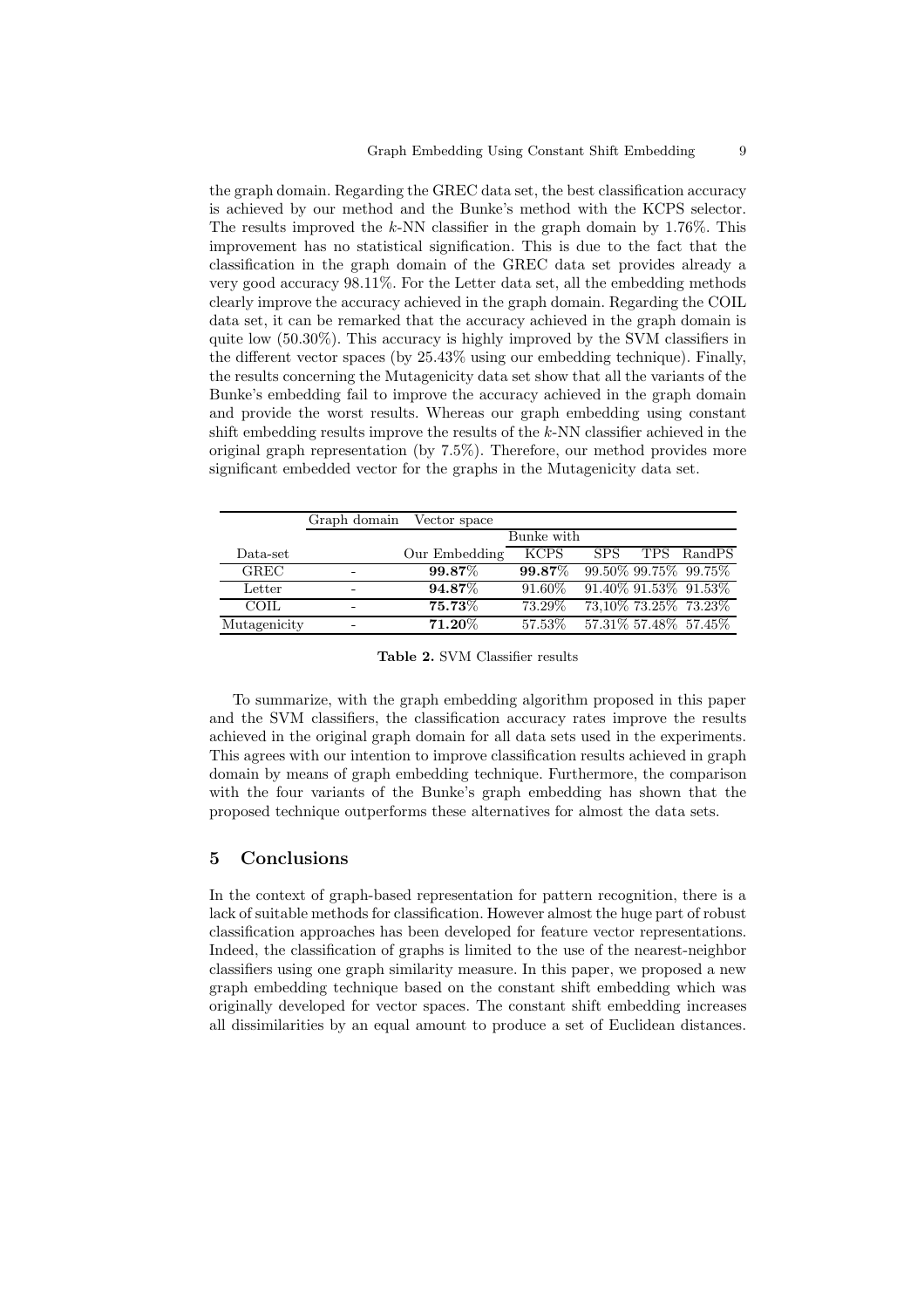This set of distances can be realized as the pairwise distances among a set of points in an Euclidean space. Here, the main idea was to generalize this technique in the domain of graphs. In the experiments, the application of the SVM classifiers on the resulting embedded vectors has shown a significantly statistically improvement.

## References

- 1. H. Bunke, S. G¨unter, and X. Jiang. Towards bridging the gap between statistical and structural pattern recognition: Two new concepts in graph matching. In *ICAPR, LNCS 2013*, pages 1–11, 2001.
- 2. H. Bunke and K. Riesen. Graph classification based on dissimilarity space embedding. In *IAPR International Workshop, SSPR & SPR 2008, LNCS 5342*, pages 996–1007, 2008.
- 3. D. Conte, P. Foggia, C. Sansone, and M. Vento. Thirty years of graph matching in pattern recognition. *IJPRAI*, 18(3):265–298, 2004.
- 4. C. de Mauro, M. Diligenti, M. Gori, and M. Maggini. Similarity learning for graphbased image representations. *PRL*, 24(8):1115 – 1122, 2003.
- 5. J. Marques de sa. *Pattern Recognition : Concepts, Methods and Applications*. Springer-Verlag, 2001.
- 6. I. S. Dhillon, D. S. Modha, and W. S. Spangler. Class visualization of highdimensional data with applications. *Computational Statistics & Data Analysis*,  $41(1):59-90$  2002
- 7. D. Emms, R. C. Wilson, and E. R. Hancock. Graph embedding using quantum commute times. In *IAPR International Workshop GbRPR, LNCS 4538*.
- 8. C. Harris and M. Stephens. A combined corner and edge detector. In *Proceedings of the 4th Alvey Vision Conference*, pages 147–151, 1988.
- 9. T. Iwata, K. Saito, N. Ueda, S. Stromsten, T. L. Griffiths, and J. B. Tenenbaum. Parametric embedding for class visualization. In *NIPS*, 2004.
- 10. S. Jouili, I. Mili, and S. Tabbone. Attributed graph matching using local descriptions. In J. Blanc-Talon, W. Philips, D. C. Popescu, and P. Scheunders, editors, *ACIVS*, volume 5807 of *LNCS*, pages 89–99. Springer, 2009.
- 11. S. Jouili and S. Tabbone. Graph matching based on node signatures. In A. Torsello, F. Escolano, and L. Brun, editors, *GbRPR*, volume 5534 of *LNCS*, pages 154–163. Springer, 2009.
- 12. S. B. Kotsiantis. Supervised machine learning: A review of classification techniques. *Informatica*, 31(3):249–268, 2007.
- 13. J. Laub and K. R. M¨uller. Feature discovery in non-metric pairwise data. *Journal of Machine Learning Research*, 5:801–818, 2004.
- 14. B. Luo, R. C. Wilson, and E. R. Hancock. Spectral embedding of graphs. *Pattern Recognition*, 36(10):2213–2230, 2003.
- 15. S.A. Nene, S.K. Nayar, and H. Murase. Columbia object image library (coil-100). Technical report, Department of Computer Science, Columbia University, 1996.
- 16. E. Pekalska and Robert P. W. Duin. *The Dissimilarity Representation for Pattern Recognition. Foundations and Applications*. World Scientific Publishing, 2005.
- 17. E. Pekalska, Robert P. W. Duin, and Pavel Paclík. Prototype selection for dissimilarity-based classifiers. *Pattern Recognition*, 39(2):189–208, 2006.
- 18. K. Riesen and H. Bunke. Iam graph database repository for graph based pattern recognition and machine learning. In *IAPR International Workshop, SSPR & SPR 2008, LNCS 5342*, pages 287–297, 2008.